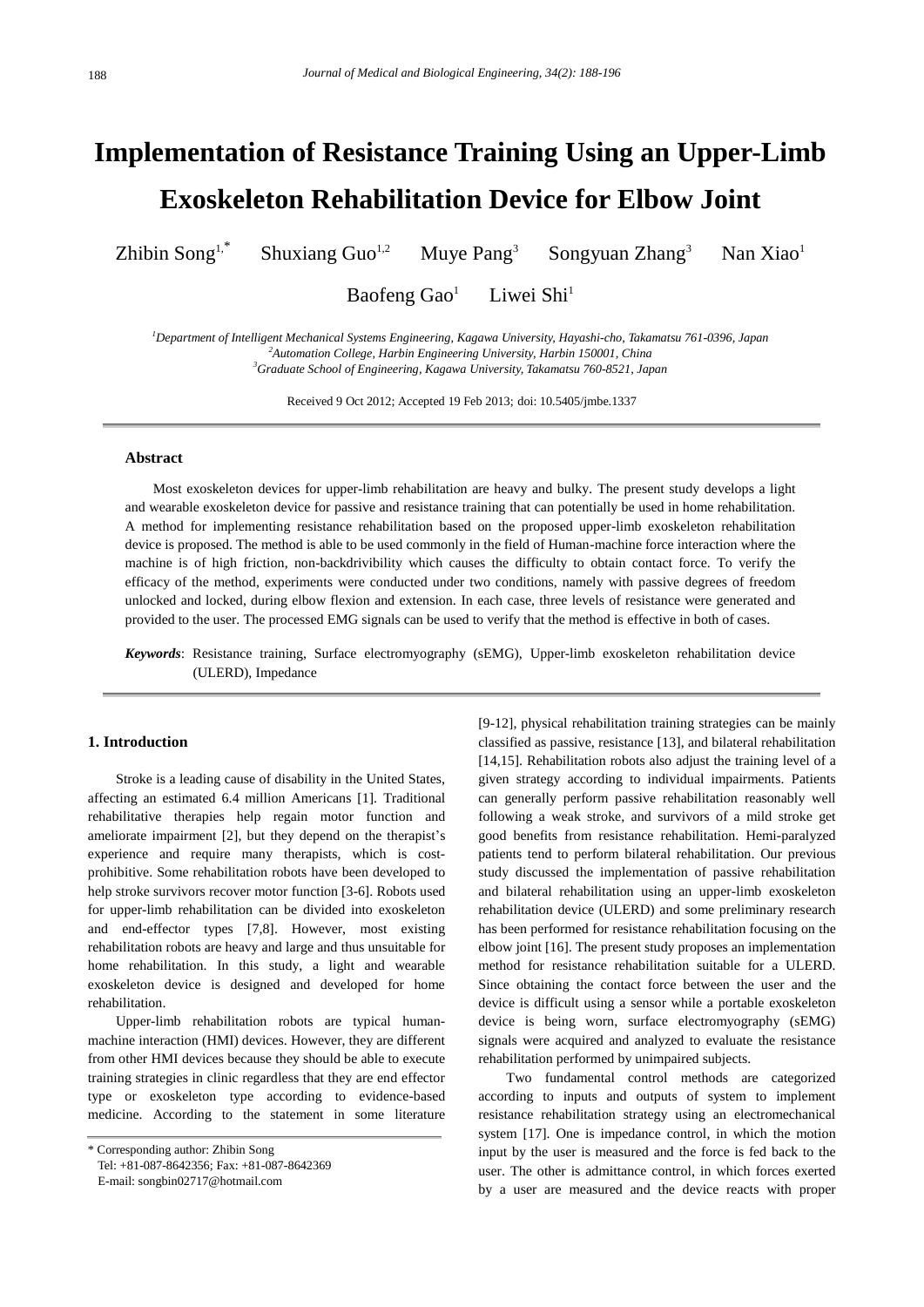displacement. The paradigm for impedance control is motion in and force out; the paradigm for admittance control is force in and motion out. Both methods were developed to implement the same goal, which was to provide virtual resistance to humans using an electromechanical device; however, they adapt different approaches because of their different application condition.

Impedance control, used commonly in commercial haptic devices (e.g. Phantom Omni), requires a low-inertia, lowfriction, and highly backdrivable device. However, Its performance is lacking in the region of higher forces, high mass, and high stiffness, and adding complex end effectors is difficult [17,18]. In contrast, admittance control devices allow considerable freedom in the mechanical design of the device because backlash and tip inertia can be eliminated. Admittance control can be adopted when the contact force between the human and the device can be detected accurately. A ULERD adopts a high-ratio gearhead, so it is not backdrivable. It has multiple degrees of freedom (DoFs) to assist or resist multiple motions of the upper limbs with mounts on the upper limbs, so an accurate contact force between the human and the device cannot be obtained easily using force sensors. Therefore, these two methods are not suitable for ULERDs. Different from tactility or resistance exerted on the human by the deformation of a haptic device via impedance control, deformation of human skin and muscle induces resistance on the human body, which is difficult to model. Therefore, in this study, a method is proposed to detect the motion of human upper limbs related to the ULERD by creating an elastic contact condition between them, which can be considered an elastic extension of human muscles. A similar method is adopted in serial elastic actuators, which provide linear motion detection using serial elastic springs [19]. The present study focuses on generating resistance to the human forearm during elbow flexion and extension by detecting rotating motion of the forearm. Experiments were carried out with three healthy subjects to demonstrate the features of the proposed system. Testing with actual patients in a medical center is being planned. The experiments included two main cases: generating three levels of resistance with passive DoFs locked and unlocked, respectively, in the elbow joint. The experimental efficacy was evaluated by detecting and processing sEMG signals from the biceps and triceps muscles, which indicate whether the subjects perform the motion against the resistance derived from the device. This project was approved by the institutional review board of Kagawa University, Japan.

# **2. Overview of ULERD development**

#### *2.1 Theory of human limb physical rehabilitation*

The design and development of a rehabilitation robot should include training strategies based on neurorehabilitation theory to achieve the rehabilitation of patients with motorfunction impairment. Passive, resistance, and bilateral training are three strategies for physical rehabilitation of the upper limbs [14,15,20]. Some combinations of these strategies have also been used [14,15].

Passive training is performed by patients who have no muscle strength. It assists them to perform some tasks with a therapist or a rehabilitation device. It is usually suitable for patients with severe impairments and very limited motor function. Resistance training is performed by patients who have some muscle strength with a therapist or a rehabilitation device. It is usually suitable for weak patients with limited motor function. Bilateral training requires the patient to perform symmetrical or coordinative motion with bilateral limbs, which has been demonstrated to be effective [21]. It is usually performed by hemiplegic patients and commonly requires a rehabilitation device. The present study focuses on implementing resistance training using a ULERD to generate resistance during elbow flexion and extension.

#### *2.2 System description*

The proposed system for upper-limb resistance training includes a human machine interface HMI and a robot manipulator (ULERD). The predefined task is shown on a computer screen using a graphical user interface (GUI). The developed GUI guides a user to effectively perform the tasks. An inertia sensor mounted on the user's wrist is used to detect motion of the forearm, and the values derived from the inertia sensor are used to generate the different impedance combined with different models. sEMG signals from the biceps and triceps muscles were used to evaluate the proposed method.

## *2.3 ULERD design*

The motivation for the ULERD design was to provide passive and resistance training for patients with motor dysfunction to recover upper-limb motor function especially in the elbow and wrist joints. The goal was to make the device wearable and portable for home rehabilitation. The basic design structure of the ULERD is depicted in Fig. 1. Three active DoFs were designed for the elbow and wrist, namely elbow flexion/extension (F/E), forearm pronation/supination (P/S), and wrist flexion/extension (F/E). These three DoFs are both actuated and sensorized. Four passive DoFs were added, consisting of two DoFs (one for rotation and the other for translation) in the elbow joint and the other two (one for rotation and the other for translation) in the wrist joint after considering many factors, such as variation in the flexion/



Figure 1. Top view of ULERD. The device includes three DC motors that provide elbow flexion/extension, wrist pronation/ supination, and wrist flexion/extension, respectively.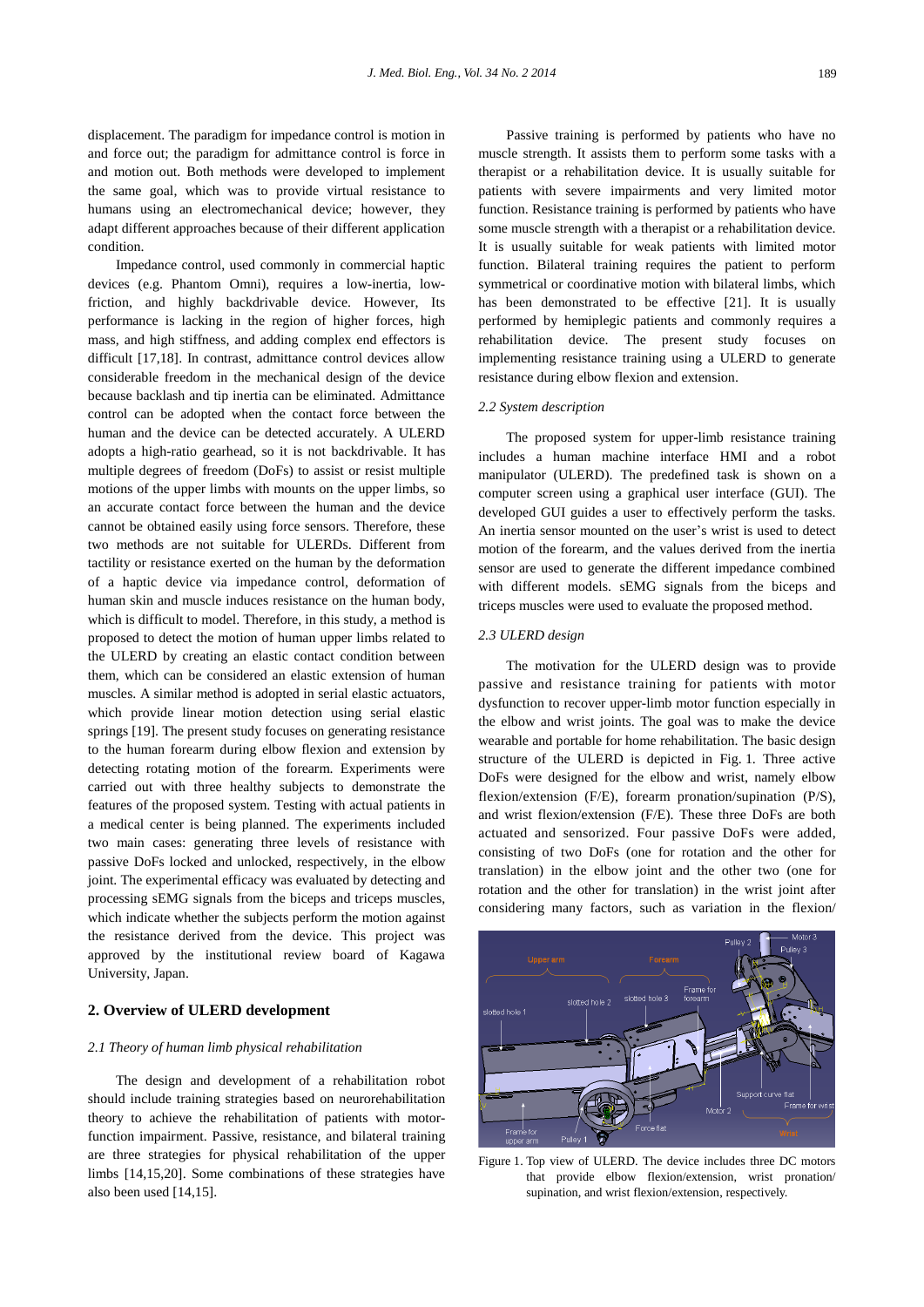extension axis [22], individual variation in the physical dimensions of the joint, and correlation between the wrist and elbow joint during elbow flexion and extension. The two passive rotational DoFs were sensorized with potentiometers, and can be turned on or off depending on requirements.

To reduce the mass of the device, high-power-density brushless DC motors are used and the main frame of the device is aluminum. The total weight of its body is 1.3 kg. Table 1 shows the continuous maximum torque and workspace of each joint. The upper limb was fixed to the device using several elastic belts passing through slotted holes on the upper arm and forearm of the ULERD. The palm can also be fixed to the wrist part of the ULERD using an elastic belt. The ULERD was designed to allow users to put it on conveniently by themselves. The distance between the elbow joint and the wrist part and the angle between the upper arm and forearm part of the ULERD can be moderately adjusted to fit the user. Figure 2 shows a user wearing the ULERD.

Table 1. Specifications for each joint.

|             | Continuous maximum | Device joint workspace |  |  |
|-------------|--------------------|------------------------|--|--|
|             | torque $(Nm)$      | $(\text{deg})$         |  |  |
| Elbow F/E   | 15                 | 180/0                  |  |  |
| Forearm P/S | g                  | 85/75                  |  |  |
| Wrist F/E   |                    | 70/65                  |  |  |



Figure 2. User wearing ULERD on his upper limb.

#### *2.4 Kinematics of ULERD elbow joint*

In this paper, the implementation of resistance training using the ULERD focused on the elbow joint, whose kinematics are discussed below. The passive DoFs in the elbow joint (one translation and one rotation) were designed to make the device compliant with the user's elbow flexion and extension. These DOFs can be locked via two bolts. Passive DoFsalso compensates for faulty rotation of human joints. However, this is not ideal for some patients. For example, the gravity force on the forearm and wrist parts of the ULERD cannot be compensated for completely, so the device must be supported by the human forearm to some degree during resistance training. Considering that patients who actively train have a certain ability to move their upper limbs, the passive DoFs are locked during resistance training, which enhances the resistance efficacy and improves the resistance rehabilitation effect. Experiments were conducted to show the effect of resistance training with and without passive DoFs. The typical integration structure of passive and active DoFs in the elbow joint is analyzed in detail in the following section.

Figure 3 shows a schematic model of the ULRED elbow joint with passive DoFs. In this figure, a rotational DoF located at  $O<sub>1</sub>$  is actuated, and two passive DoFs (rotational and translational) are located at point A. It is supposed that the upper arm is fixed in the y axis.  $O<sub>1</sub>$  is the rotational center of the active DoFs,  $O_2$  is the rotational center of the user's elbow joint, and the forearm is fixed on component AB. In this figure, a crank and rocker mechanism is formed where point  $O<sub>1</sub>$  does not overlap  $O_2$ . CD is the center disparity of the elbow joint axis on the sagittal plane during elbow flexion and extension. From Fig. 3, the basic relationships between the device and the human elbow joint are obtained as:

$$
\overline{l_{0A}} + \overline{l_{AO_2}} = \overline{l_{0A_2}} \tag{2}
$$

$$
\psi_1 = \psi_2 + \psi_3 \tag{3}
$$

where  $\psi_1$  is the angle from  $AO_1$  to the x axis;  $\psi_2$  is the angle from  $^{AO}$ <sub>2</sub> to the x axis, which can be obtained from the inertia sensor; and  $\Psi_3$  is the angle from  $AO_2$  to  $AO_1$  (its detection method is presented below). Equation 2 can be rewritten as a complex function as:

$$
l_{O_1A} \exp(i\psi_1) + l_{AO_2} \exp(i\psi_2) = x + yi \tag{4}
$$

Then:

$$
l_{O1} \cos \psi_1 + l_{AO_2} \cos \psi_2 = x \tag{5}
$$

$$
l_{O_1 A} \sin \psi_1 + l_{A O_2} \sin \psi_2 = y \tag{6}
$$

It is supposed that at any moment, the elbow joint axis is constant, so the differential of Eq. (4) is:

$$
l_{O_1A} \omega_1 i \exp(i\psi_1) + V_{O_1AAO_2} \exp(i\psi_1) + l_{AO_2} \omega_2 \exp(i\psi_2) = 0
$$
 (7)

where  $V_{O_1 A A O_2}$  is the velocity of AB along  $A O_1$  and can be obtained as shown below. Equation (6) is multiplied  $by exp(-i\psi_1)$ .

$$
l_{O_1A} \omega_1 i + V_{O_1AAO_2} + l_{AO_2} \omega_2 \exp(i\psi_2 - i\psi_1) = 0
$$
\n(8)

$$
l_{O_1A} \omega_1 = l_{A O_2} \omega_2 \cos(\psi_2 - \psi_1) \tag{9}
$$

$$
V_{O_1 A A O_2} = l_{A O_2} \omega_2 \sin(\psi_2 - \psi_1)
$$
 (10)

The position of the elbow joint axis can be calculated using Eqs.  $(5-10)$ .



Figure 3. Schematic structure of ULERD elbow joint.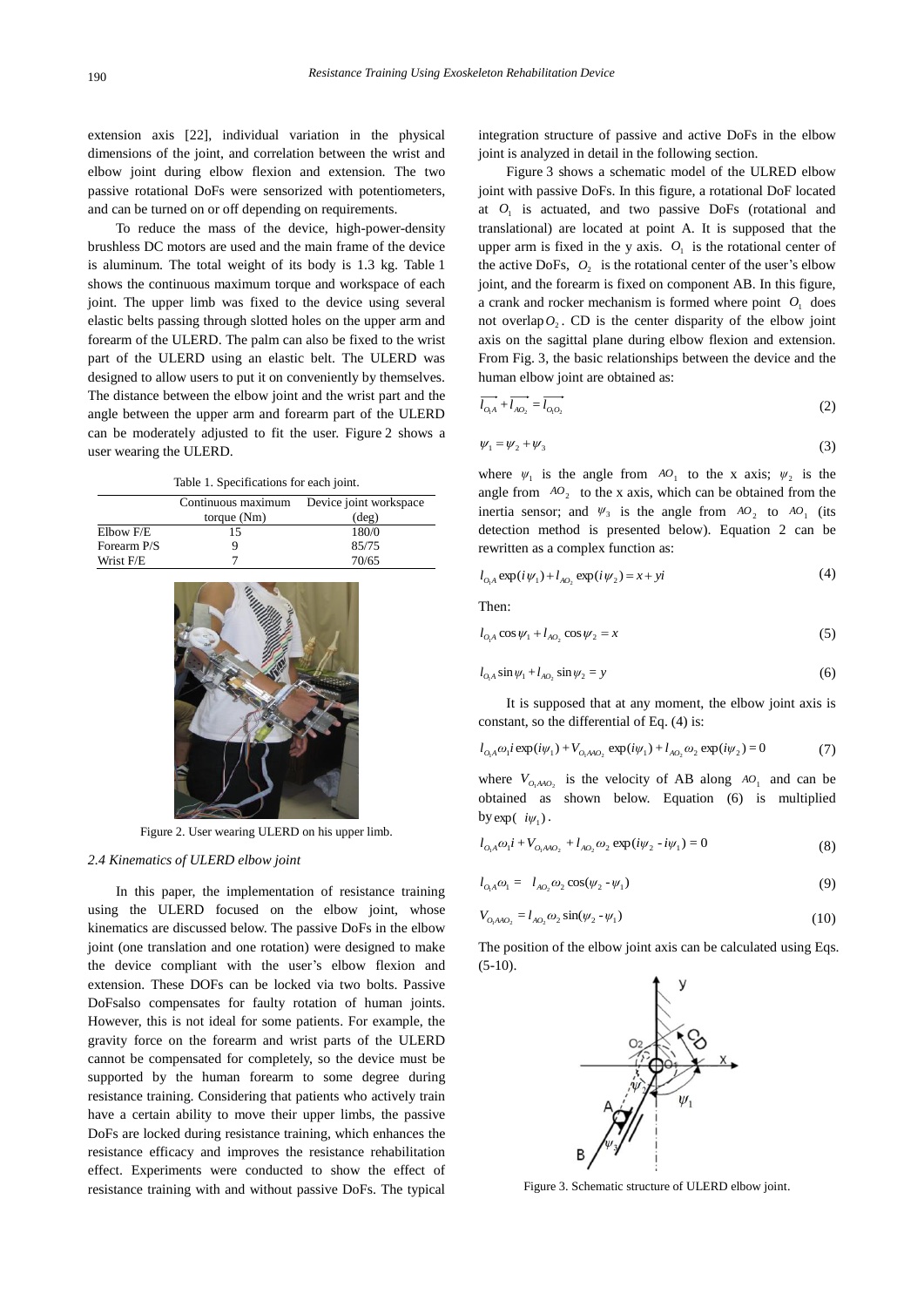# **3. Control methodology**

According to the literature [17,18], two main control methods are widely used in HMI systems to generate a force interaction, namely impedance and admittance control. The main difference between them is the application condition. Impedance control requires high backdrivablity and low inertia and mass. An impedance control device should allow free movement in response to the operator's motion commands, such that no resistance to motion occurs when the user manipulates the device in free space. Furthermore, low inertia and friction improve device transparency. A typical application is the Phantom family (Sensable Technologies, Woburn, MA, USA). Alternatively, admittance control can be used in a highinertia system but requires a highly accurate contact force between the human and machine. The machine is controlled based on the virtual environment model.

These methods have the same objective of implementing a compliant interaction between the human and machine but adapt different approaches. In the ULERD, the high-ratio gearhead results in no backdrivability, but it covers human limbs closely, which results in difficulties obtaining an accurate contact force. A similar circumstance has been previously reported [23], in which the exoskeleton device can follow human motion by forcing the motor to rotate over low angles, which are detected by hall sensors. Human motion can be tracked but the transparency of the system is low. In this study, elastic components were used to detect human motion in the HMI system in which the device has no backdrivability. Similar components were proposed and used in a serial elastic actuator [24], in which linear elastic springs were used to detect the motion of the load. In this study, elastic materials were used to detect the relative rotation of the user's forearm with respect to the upper arm. Based on the proposed methods, variable resistance can be provided to the user's upper forearm, such as a spring model, damper model, or integration model, and even water resistance. Experiments conducted using the proposed method focused on the elbow joint.

The control system scheme is shown in Fig. 4. Human limb motion information, namely position, velocity, and acceleration, was obtained from an inertia sensor. These parameters were calculated based on the motion of the virtual model and then sent to the motor controllers as input. Because the proposed method mainly uses the relative displacement between the human limb and the device, the motors were driven into position with closed-loop velocity control and an inertia sensor and encoders using a proportional-integralderivative (PID) control algorithm. To evaluate the performance of the proposed method, sEMG signals from the biceps and triceps muscles were recorded during elbow flexion and extension.

Figure 5 shows a schematic model of resistance with passive DoFs unlocked, with spring and damper models used. Although no damper components were used in this system, the resistance effect of dampers was obtained by adjusting the elastic components.



Figure 4. Control scheme for proposed system. Control strategy can be obtained in terms of the values for inertia sensor and the desired model. sEMG signals are used to assess the efficacy of proposed system.



Figure 5. Schematic model of elbow resistance with passive DoFs unlocked.

# *3.1 Control methodology with passive DoFs unlocked*

# (1)Flexion motion

During flexion motion, the force exerted on the user's forearm can be calculated with respect to spring  $S_1$  and damper  $D_1$  using Eq. (11). Because the motor is driven using closed-loop velocity and position control, the output torque is adjusted automatically.

$$
F_1 = k_1(\boldsymbol{\theta} - \boldsymbol{\theta}_1) \boldsymbol{I} + c_1 \dot{\boldsymbol{\theta}} \qquad (11)
$$

where  $k_1$  is the coefficient of spring  $s_1$ ;  $c_1$  is the coefficient of damper  $D_1$ , which can be adjusted to match the virtual environments;  $\theta$  is the angle between the user's forearm and the horizontal plane, which is detected via an inertia sensor;  $\theta_1$  is the angle between the forearm frame and the horizontal plane;  $\dot{\theta}$  is the angle velocity of the user's forearm; and  $F_1$  is the virtual resistance to the user when the user moves his or her arm. Because the damper effect is generated by adjusting elastic components,  $F_1 - c\dot{\theta}$  is the actual resistance to the user and  $l$  is the length from the elastic component to the elbow axis.

The angle between the forearm frame and the horizontal plane is obtained as:

$$
\theta_{\rm i} = \theta + \frac{(c_{\rm i}\dot{\theta} - F_{\rm i})}{k_{\rm i}l} \tag{12}
$$

According to the elbow joint mechanism of the device (Fig. 5), the rotational angle of the elbow joint is obtained as:

$$
\alpha - \beta = \theta_1 \tag{13}
$$

where  $\alpha$  is the angle of the elbow joint of the device and  $\beta$ is the angle of the passive rotational joint that can be detected by a potentiometer. The motor can be controlled based on the following equation derived from Eqs. (12) and (13):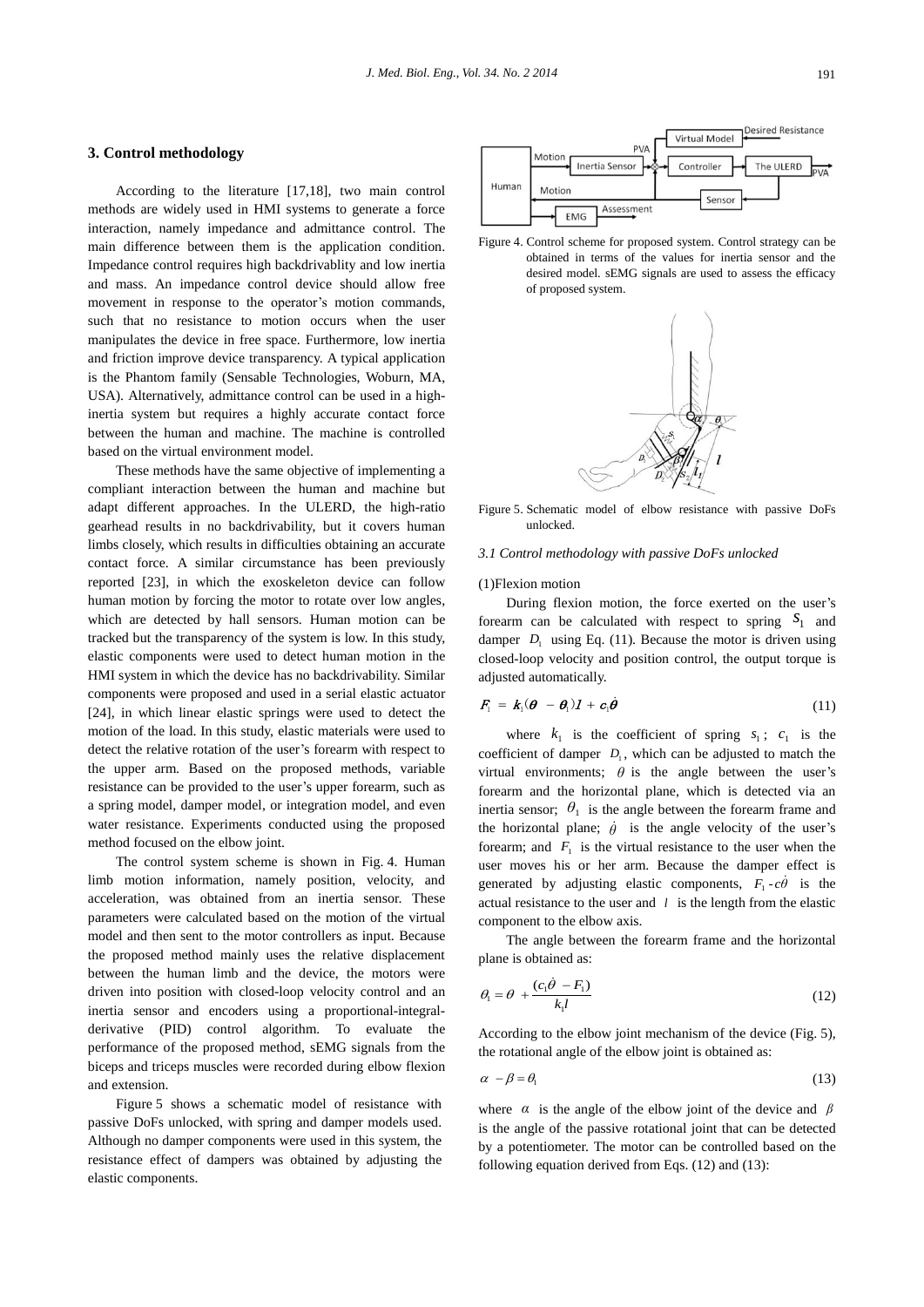$$
\alpha = \beta + \theta + \frac{(c_1\dot{\theta} - F_1)}{k_1 l} \tag{14}
$$

Because the relative displacement of the user's forearm with respect to the frame of the device is the main factor (see Eq. (12)), traditional PID control was adapted based on closed-loop displacement.

## (2) Extension motion

The force analysis during flexion motion is not the same or the reverse of that during extension motion due to the passive DoFs. During extension motion, the force exerted on the user's forearm can be calculated with respect to spring  $S_2$  and damper  $D_2$  using:

$$
F_2 = k_2(\beta_1 - \beta)l_1 + c_2\dot{\theta}
$$
\n(15)

where  $\beta_1$  is the initial angle of the passive rotated joint,  $l_1$  is the length from the elastic component to the axis of the passive joint,  $c_2$  is the coefficient of damper  $D_2$ , and  $k_2$  is the coefficient of spring  $S_2$ .

During extension motion, the user's forearm makes contact with the frame of the device, so the following equation can be obtained:

$$
\theta = \theta_1 \tag{16}
$$

From Eqs. (13), (15), and (16), the following equation is obtained:

$$
\alpha = \frac{(F_2 - c_2 \dot{\theta})}{k_2 l_1} - \theta - \beta_1 \tag{17}
$$

where  $F - c\dot{\theta}_1$  is the real resistance on the user's limb. The target of the control is to find the  $\theta$  (or  $\alpha_1$ ) value that meets the resistance by using the closed-loop position control. Because  $\beta_1$  is detected by a potentiometer that is not actuated,  $\alpha$  -  $\beta_1$  is discussed as one variation in the following section.

#### *3.2 Control methodology with passive DoFs locked*

## (1) Flexion motion

With considering the influence of passive DoFs on system stiffness, the passive DoFs can be locked conveniently when there is requirement of high system stiffness (Fig. 6). The force exerted on the user's forearm with respect to spring  $S_3$  and damper D*<sup>3</sup>* is:



Figure 6. Schematic model of elbow resistance with passive DoFs locked.

$$
F_3 = k_1(\theta - \frac{\pi}{2} + \alpha)l + c_1\dot{\theta}
$$
\n(18)

where  $F_3$  is the desired virtual force during flexion motion with passive DoFs locked. The rotational angle of the elbow joint of the device can be obtained by rearranging Eq. (18):

$$
\alpha = \frac{(F_3 - c_1 \dot{\theta})}{k_1 l} + \frac{\pi}{2} - \theta \tag{19}
$$

(2) Extension motion

The force analysis during flexion motion is similar to that during extension motion:

$$
F_4 = k_2(\theta - \frac{\pi}{2} + \alpha)l + c_2\dot{\theta}
$$
\n(20)

where  $F_4$  is the virtual force during extension motion with passive DoFs locked. The rotational angle of the device elbow joint is obtained by rearranging Eq. (20):

$$
\alpha = \frac{(F_4 - c_2 \dot{\theta})}{k_2 l} + \frac{\pi}{2} - \theta \tag{21}
$$

# **4. Experiments**

#### *4.1 User interface based on virtual reality*

A three-dimensional interface was created using OpenGL. Two virtual upper limbs were created in the virtual environment (Fig. 7). One was a tracked virtual arm that moves at a programmable speed within the range of motion of the user's limb, and the other was a manipulated virtual arm that showed the motion of the user's limb. The experiment required the user to manipulate the ULERD to make the manipulated virtual arm follow the tracked virtual arm from a fully extended position to extension. During this experiment, the virtual force was programmed and a certain resistance was exerted on the user.



Figure 7. Virtual environment used for experiment.

## *4.2 sEMG signal acquisition and processing*

sEMG, which is related to muscle activation, is widely used to estimate muscle torque and to drive exoskeletal devices or limb prostheses [25-31]. In this study, sEMG was adopted to detect the activation of muscles to evaluate the performance of the user's limbs during experiments. Because distinguishing muscle activation using raw sEMG signals is difficult, the sEMG data were processed.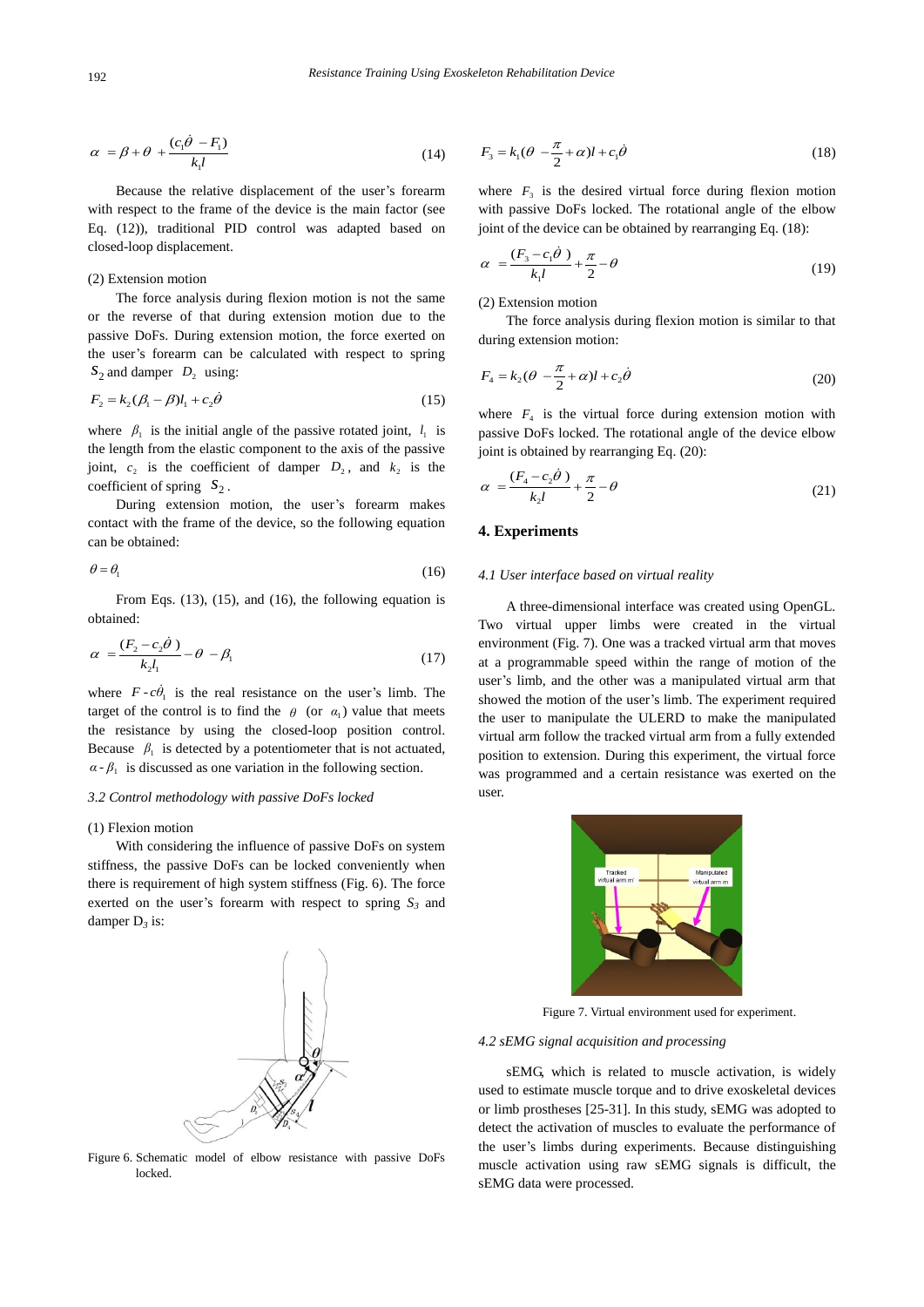sEMG signals from the biceps and triceps muscles were acquired to assess elbow flexion and extension. These signals were recorded using 12-mm-diameter bipolar surface electrodes located 18 mm apart at a sampling rate of 1000 Hz. Sampled data were preprocessed with a commercial sEMG acquisition and filtering device (bandwidth: 20-500 Hz) with eight channels fed to the processing program at a sampling rate of 1000 Hz (most EMG signal frequency power is contained within 20-150 Hz) through an analog-to-digital (AD) sampling board (PCI3165, Interface Co., Chiba, Japan).

Hardware and software filters were used to remove noise generated by the machine. A hardware filter was implemented via a filter box to eliminate electrical interference noise. The software filter was implemented using wavelet packet transform (WPT) via Matlab (Natick, MA, USA) because WPT has advantages compared to other filter methods and can also be used as a feature extraction tool. Daubechies 2 was selected as the mother wavelet, and the detail coefficients at the fourth decomposition level from refs. [32-34] were used to exact sEMG signal features. A statistical method was used instead of wavelet entropy. The integrated absolute value (IAV) of WPT coefficients was obtained as:

$$
IAV = \sum_{n=1}^{N} |s_n|
$$
 (22)

where  $S_n$  is the coefficients of WPT for sEMG signals. *N* was set to 256.

# **5. Results and discussion**

## *5.1 Experimental results*

Three healthy subjects in our lab participated in the experiments, which require them to perform elbow flexion and extension wearing the ULERD. Each subject was required to perform the experiments at three levels of resistance with passive DoFs locked (C1) and unlocked (C2), respectively. In C1, the displacement of the user's forearm and the ULERD are represented in terms of  $\theta - \pi/2$  and  $\alpha$ . In C2, the displacement of the user's forearm and the forearm frame of the ULERD were are represented in terms of  $\theta$  and  $\alpha - \beta_1$ . Each case included three levels of resistance, namely elbow flexion and extension with no resistance  $(\theta \cdot \frac{\pi}{2} \cdot \alpha = 0 \text{ or } \theta \cdot \alpha + \beta_1 = 0)$ , low resistance  $(\theta - \frac{\pi}{2} - \alpha = 3.0 \text{ or } \theta - \alpha + \beta_1 = 3.0)$ , and high resistance  $(\theta \cdot \frac{\pi}{2} \cdot \alpha = 6.0 \text{ or } \theta \cdot \alpha + \beta_1 = 6.0)$ , respectively. For each level of resistance, two sEMG signal channels from the elbow joint (e.g., biceps and triceps) of the subjects were monitored and used as performance indicators. Because of the instability of the velocity obtained via calculation, the damper coefficients  $c_1$  and  $c_2$  were set to 1.0 Ns/rad. Every subject performs five trials for each level.

Figure 8 shows typical results of the experiments of C1-L1 (first level with passive DoFs locked) and C2-L1 (first level with passive DoFs unlocked) from subject A. In this figure, (a1) is the motion of the user's forearm and the ULERD during C1-L1 and (b1) is the IAV of the WPT coefficients (Eq. (22)) of the sEMG signals derived from the triceps and biceps muscles.

The values at about the fourth second are higher because the forearm was moving to the horizontal plane, and the biceps were activated. In Fig. 8, (a2) shows the motion trajectories of the user's forearm and the ULERD in experiment C2-L1, and (b2) shows the IAV of the WPT coefficients for the sEMG signals derived from the triceps and biceps. The values of triceps in (b1) are almost the same as those in (b2), indicating similar triceps activation; however, values from the biceps in (b1) are lower than those in (b2), which was caused by incomplete gravity compensation by the forearm frame of the ULERD in C2.



Figure 8. Typical results of experiments of C1-L1 (first level with passive DoFs locked) and C2-L1 (first level with passive DoFs unlocked) from subject A. (a1) and (b1) are the results for passive DoFs locked; (a2) and (b2) are the results for passive DoFs unlocked.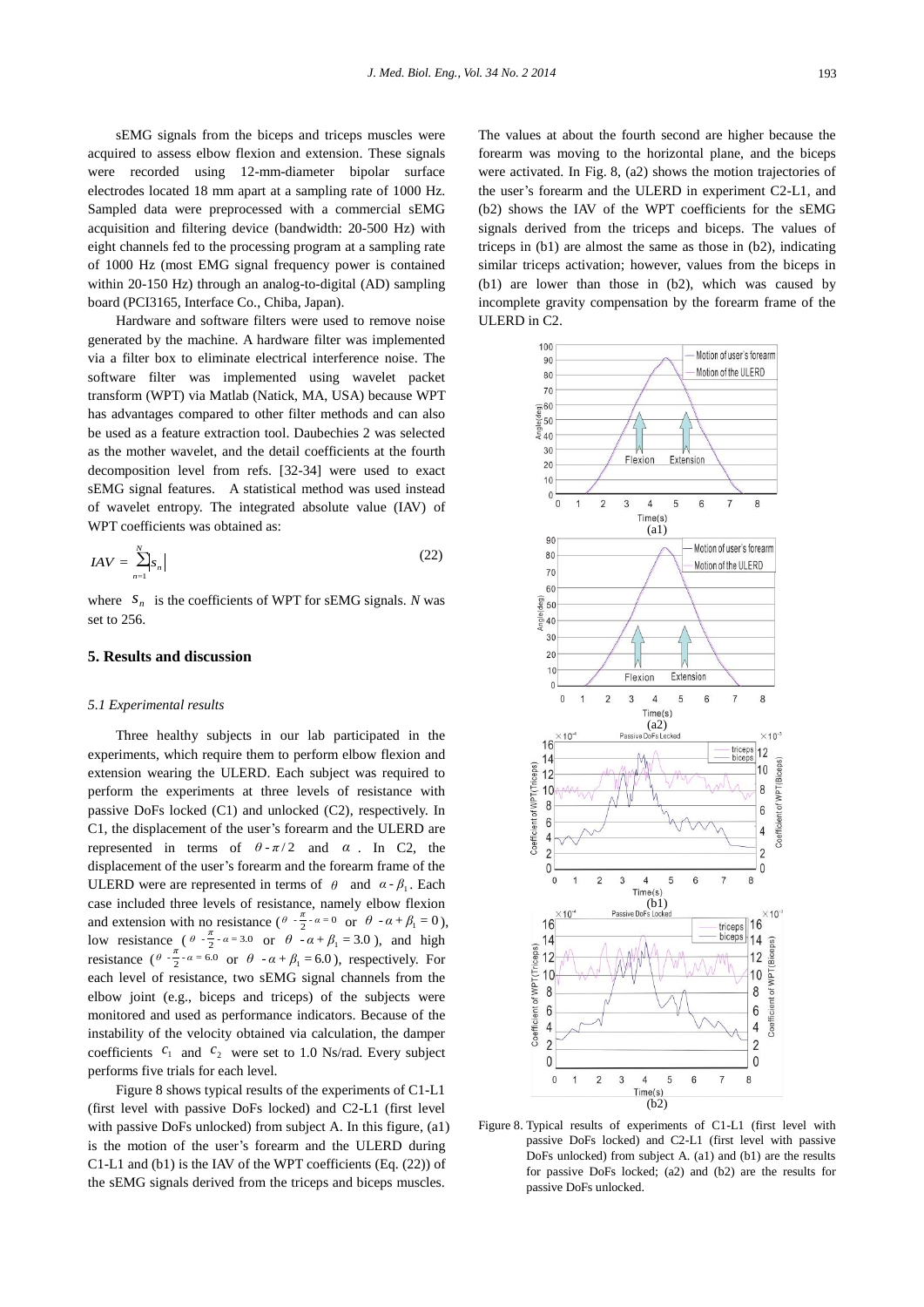Figure 9 shows typical results of C1-L2 and C2-L2 experiments done by subject A. In this figure, low resistance was provided to the user's forearm by setting the relative displacement between the user's forearm and the ULERD  $(\theta - \pi/2 - \alpha = 3.0)$  for C1-L2 and  $\theta - \alpha + \beta_1 = 3.0$  for C2-L2). In Figs. 9(a1) and (a2), there is a bulge in the motion trajectory of the ULERD because the displacement between the user's forearm and the ULERD changed, with flexion motion changing to extension motion. In (b1), a peak appears at the fourth second, which was perhaps induced by misalignment between the user's forearm and the ULERD. The values



Figure 9. Typical results of experiments of C1-L2 (second level with passive DoFs locked) and C2-L2 (second level with passive DoFs unlocked) from subject A. (a1) and (b1) are the results for passive DoFs locked; (a2) and (b2) are the results for passive DoFs unlocked.

derived from the biceps in (b1) are higher than those in (b2), particularly during flexion motion. In contrast, values from the triceps in (b1) are higher than those in (b2) during extension motion, indicating that the resistance exerted during C1 was higher than that during C2, because the structure with passive DoFs locked is stiffer than that with passive DoFs unlocked. However, the resistance provided in C2 was smoother than that provided in C1 because the misalignment was corrected.

Figure 10 shows typical results of C1-L3 and C2-L3 experiments of subject A. In this figure, high resistance was provided to the user's forearm by setting the relative



Figure 10. Typical results of experiments of C1-L3 (third level with passive DoFs locked) and C2-L3 (third level with passive DoFs unlocked) from subject A. (a1) and (b1) are the results for passive DoFs locked; (a2) and (b2) are the results for passive DoFs unlocked.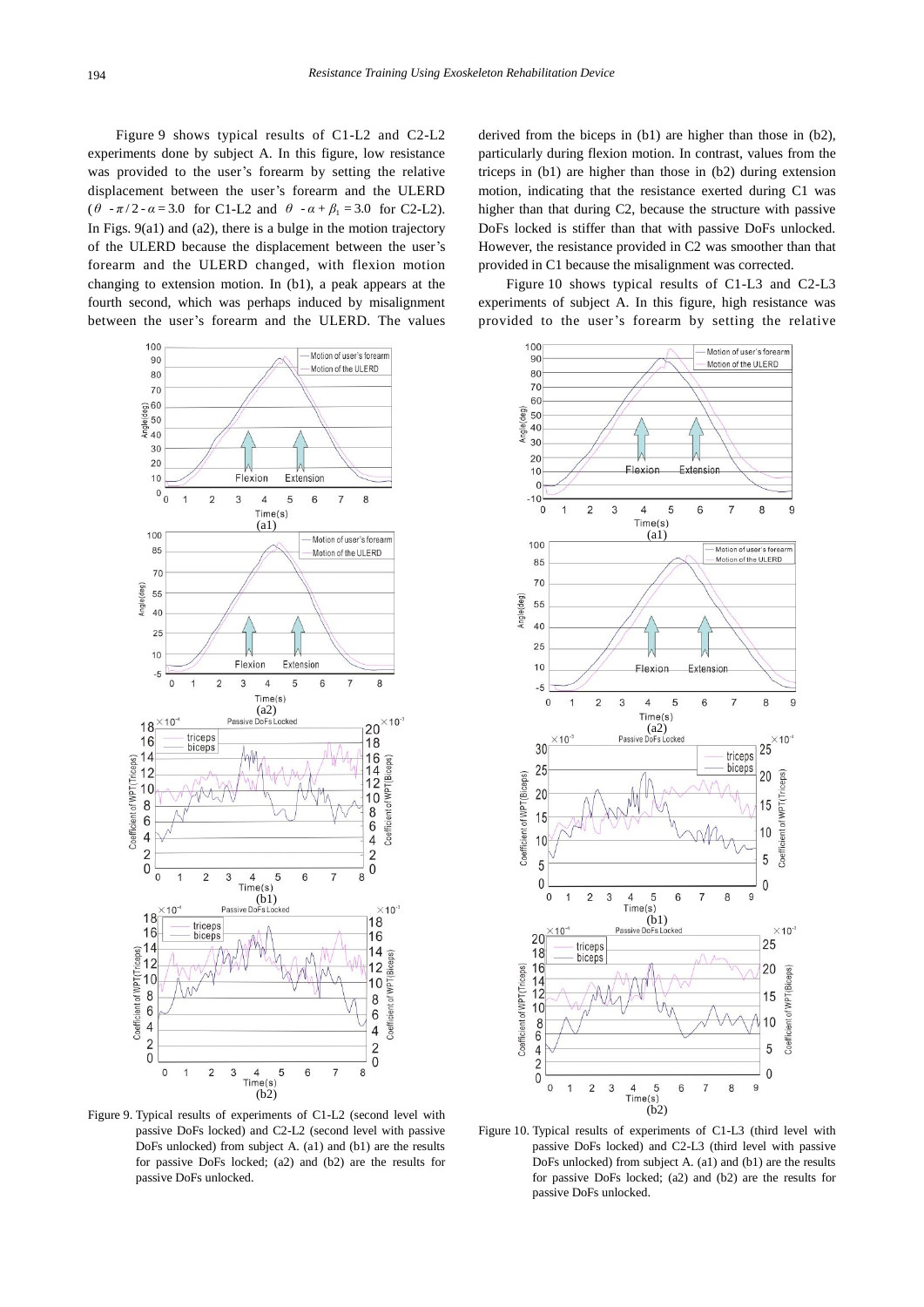displacement between the user's forearm and the ULERD  $(\theta - \pi/2 - \alpha = 6.0 \text{ in C1-L3 and } \theta - \alpha + \beta_1 = 6.0 \text{ in C2-L3).}$ Similar to the previous figures, the values from the biceps during flexion increased and then decreased during extension motion in (b1) and (b2). However, the results from the triceps are opposite to those from the biceps. According to (b1) and (b2). The values from the biceps and triceps in (b1) are higher than those in (b2), which indicates that the stiffness of structure with passive DoFs locked is higher than that of the structure with passive DoFs unlocked.

Table 2 shows the mean values of IAV (Eq.22) obtained by processing the biceps and triceps sEMG signals in the three C1 and C2 experiments for subjects A, B, and C. Because the activation of the biceps and triceps muscles is different during elbow flexion and extension, the mean values of IAV for flexion and extension were calculated separately. The value of the biceps during flexion during C1-L1 is lower than that during C2-L1 because the gravity of the ULERD forearm frame was not completely compensated. The biceps flexion value during C1-L2 is higher than that during C1-L1, indicating that the low resistance provided to the user was effective. The biceps flexion value during C1-L3 is higher than that during C1-L2, indicating that the high resistance provided to the user was effective. The biceps value during C1-L3 is higher than that during C2-L3, which indicates the stiffness of the structure with passive DoFs locked was higher than that with passive DoFs unlocked. Similar results were obtained during extension. The activation of the triceps is higher in L3 than in L1 and L2. The passive DoFs decreased the activation of the triceps muscle during extension in L2 and L3.

Table 2. Mean IAV values of sEMG signals for C1 and C2 experiments for three subjects ( $\times$  10<sup>-3</sup>) (F: flexion; E: extension; B: biceps; T: triceps).

|                |   |                | А              |                | B              |                | C              |      |
|----------------|---|----------------|----------------|----------------|----------------|----------------|----------------|------|
| Subject        |   | C <sub>1</sub> | C <sub>2</sub> | C <sub>1</sub> | C <sub>2</sub> | C <sub>1</sub> | C <sub>2</sub> |      |
| Experiment     |   |                |                |                |                |                |                |      |
| L1             | F | B              | 5.83           | 7.31           | 4.48           | 6.14           | 7.28           | 9.16 |
|                |   | T              | 1.12           | 1.25           | 0.91           | 1.18           | 1.24           | 1.46 |
|                | E | B              | 4.07           | 4.15           | 3.44           | 3.19           | 4.99           | 5.35 |
|                |   | T              | 1.02           | 1.31           | 1.15           | 0.99           | 1.31           | 1.67 |
| L2             | F | B              | 10.4           | 10.7           | 8.79           | 9.07           | 11.9           | 10.2 |
|                |   | T              | 0.97           | 1.30           | 0.87           | 1.13           | 1.26           | 1.49 |
|                | E | B              | 9.33           | 9.51           | 6.94           | 6.61           | 10.8           | 11.5 |
|                |   | T              | 1.81           | 1.59           | 1.77           | 1.71           | 2.29           | 2.41 |
| L <sub>3</sub> | F | B              | 15.8           | 12.7           | 14.1           | 13.3           | 21.1           | 18.8 |
|                |   | T              | 1.24           | 1.19           | 0.89           | 1.22           | 1.45           | 1.57 |
|                | E | B              | 11.2           | 9.86           | 7.54           | 8.11           | 12.9           | 12.3 |
|                |   | t              | 2.57           | 1.91           | 2.71           | 2.23           | 3.17           | 2.80 |

*5.2 Discussion*

Different from other rehabilitation robots, the ULERD is designed to be portable and wearable, and it can be supported by the user. It induces a complex contact condition between the robot and the user, so that the contact force is not able to be detected accurately using force sensors. To implement resistance training, based on traditional impedance and admittance control, user motion is detected rather than device motion. Elastic components are used to create the physical elastic relationship between the user and the device. The desired impedance applied to the subject can be generated by combining the motion the subject and the elastic models.

In the proposed device, passive DoFs, which can be locked or unlocked, were designed to correct the misalignment between the device and the human body. Two sets of experiments were conducted to evaluate the proposed method during resistance training, namely one set with passive DoFs unlocked and one set with passive DoFs locked. Passive DoFs make it more comfortable for users to perform passive training motion wearing the ULERD; however, they reduced the stiffness of the entire mechanical structure, so the effect of resistance training was not as good as that with passive DoFs locked.

SEMG signals describing muscle activity were used to evaluate the proposed method and to generate resistance to the human forearm using the ULERD. The relationship between the torques exerted from muscles and sEMG signals was not discussed because many studies have reported on it. The effects of the proposed method implemented during elbow flexion and extension were obtained by processing the sEMG signals derived from the biceps and triceps muscles. The accuracy of the proposed method depends on the device structure.

# **6. Conclusion**

An upper-limb exoskeleton rehabilitation device was proposed and developed for home rehabilitation. Due to the lack of backdrivability and accurate detection of the contact force between the human and the device, a method that detects the motion of the human forearm instead of the device was proposed and implemented with passive DoFs locked and unlocked, respectively. The structure of the passive DoFs was designed to correct misalignment between the human and the device to allow more user comfort; however, it reduced the device stiffness so that resistance training could not be implemented completely according to the experimental results, particularly with high resistance. Experimental results indicate that the proposed method of exerting resistance can be implemented with passive DoFs locked and unlocked, respectively, with the latter showing higher stiffness and higher resistance. The proposed method is effective for use with the ULERD and will be further tested for home rehabilitation in future work.

## **Acknowledgement**

This research was supported by the Kagawa University Characteristic Prior Research Fund 2012.

## **References**

- [1] G. Thielman and P. Bonsall, "Rehabilitation of the upper extremity after stroke: a case series evaluating REO therapy and an auditory sensor feedback for trunk control," *Stroke Res. Treat*., 2012: 348631, 2012.
- [2] Langhorne P., Coupar F. and Pollock A., "Motor recovery after stroke: A systematic review," *Lancet Neurol.*, 8: 741-754, 2009.
- Paul L., Debbie H., Jennifer B., Hervé L., Don G., Jacob A. and Alex M., "A haptic-robotic platform for upper-limb reaching stroke therapy: Preliminary design and evaluation results," *J. Neuroeng. Rehabil*., 5: 15, 2008.